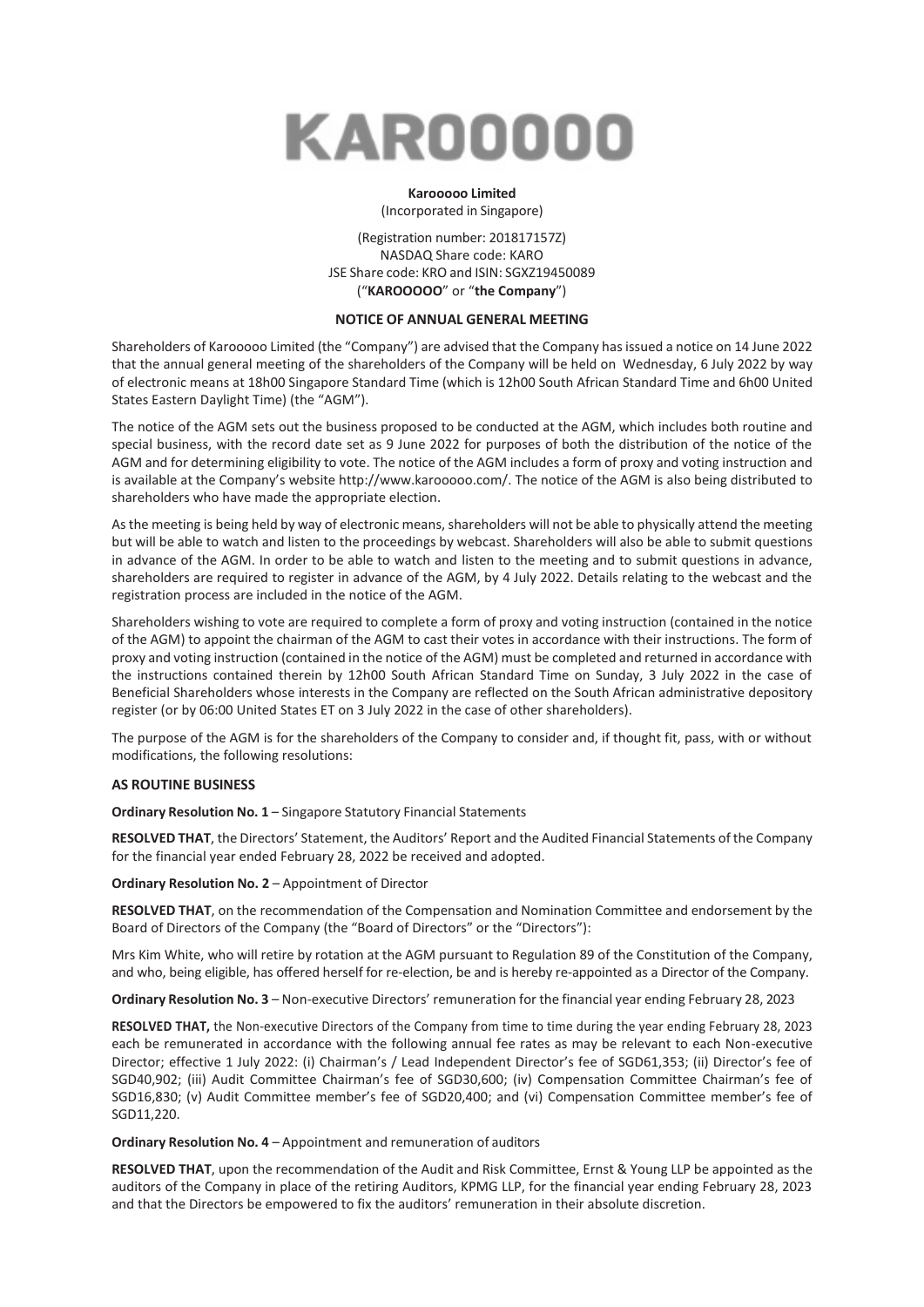#### **AS SPECIAL BUSINESS**

**Ordinary Resolution No. 5** – Share Repurchase Mandate

#### **RESOLVED THAT:**

(a) for the purposes of Sections 76C and 76E of the Singapore Companies Act, 1967, the exercise by our Directors of all of our powers to purchase or otherwise acquire issued ordinary shares in the capital of the Company ("ordinary shares") not exceeding in aggregate the Share Repurchase Prescribed Limit (as hereafter defined), at such price or prices as may be determined by our Directors from time to time up to the Maximum Price (as hereafter defined), by way of market purchases on the NASDAQ Global Select Market and/or the Johannesburg Stock Exchange and in compliance with the requirements of Rule 10b-18 under the U.S. Securities and Exchange Act of 1934, as amended (the "Exchange Act"), and under Rule 10b5-1 under the Exchange Act (if a plan is established thereunder), and, in all cases, in accordance with all laws and the regulations and rules of the NASDAQ Global Select Market or the Johannesburg Stock Exchange as may be applicable, be and is hereby authorized and approved generally and unconditionally (the "Share Repurchase Mandate");

(b) any ordinary share purchased or acquired by us pursuant to the mandate contained in paragraph (a) of this Resolution shall, at the discretion of the Directors, either be cancelled or held in treasury and dealt with in accordance with the Singapore Companies Act, 1967;

(c) unless varied or revoked by our shareholders in a general meeting, the authority conferred on our Directors pursuant to the mandate contained in paragraph (a) above may be exercised by our Directors at any time and from time to time during the period commencing from the date of the passing of this Resolution and expiring on the earliest of:

- (i) the date on which the next annual general meeting of the Company is held;
- (ii) the date by which the next annual general meeting of the Company is required by law to be held;

(iii) the date on which the share purchases pursuant to the Share Repurchase Mandate are carried out to the full extent mandated; or

(iv) the date on which the authority pursuant to the Share Repurchase Mandate contained in paragraph (a) of this Resolution is varied or revoked;

(d) in this Resolution:

"Share Repurchase Prescribed Limit" means the number of issued ordinary shares representing 10% of the total number of issued ordinary shares outstanding as of the date of the passing of this Resolution (excluding any ordinary shares which are held as treasury shares as at that date), unless the Company has effected a reduction of the share capital of the Company in accordance with the applicable provisions of the Singapore Companies Act, 1967, at any time during the Relevant Period, in which event the total number of ordinary shares of the Company shall be taken to be the total number of ordinary shares of the Company as altered;

"Relevant Period" means the period commencing from the date of passing of this Resolution and expiring on the date our next annual general meeting is held or is required by law to be held, whichever is the earlier;

"Maximum Price" means an amount (excluding related brokerage, commission, applicable goods and services tax, stamp duties, clearance fees and other related expenses) which may be paid for an ordinary share purchased or acquired by us pursuant to the mandate contained in paragraph (a) above, not exceeding, in the case of a market purchase of an ordinary share, the highest independent bid or the last independent transaction price, whichever is higher, of our ordinary shares quoted or reported on the NASDAQ Global Select Market or the securities exchange operated by JSE Limited (the "JSE"), as the case may be, or shall not exceed any volume weighted average price, or other price determined under any pricing mechanism, in compliance with the requirements under Rule 10b-18 under the Exchange Act, at the time the purchase is effected; and

(e) our Directors and each of them be and are hereby authorized to do all acts and things (including, without limitation, executing all such documents as may be required, including all filings required to be made pursuant to the requirements of the Exchange Act) asthey or each of them deem desirable, necessary or expedient to give effect to the transactions contemplated and/or authorized by this resolution as they or each of them may in their or each of their absolute discretion deem fit in the interests of the Company.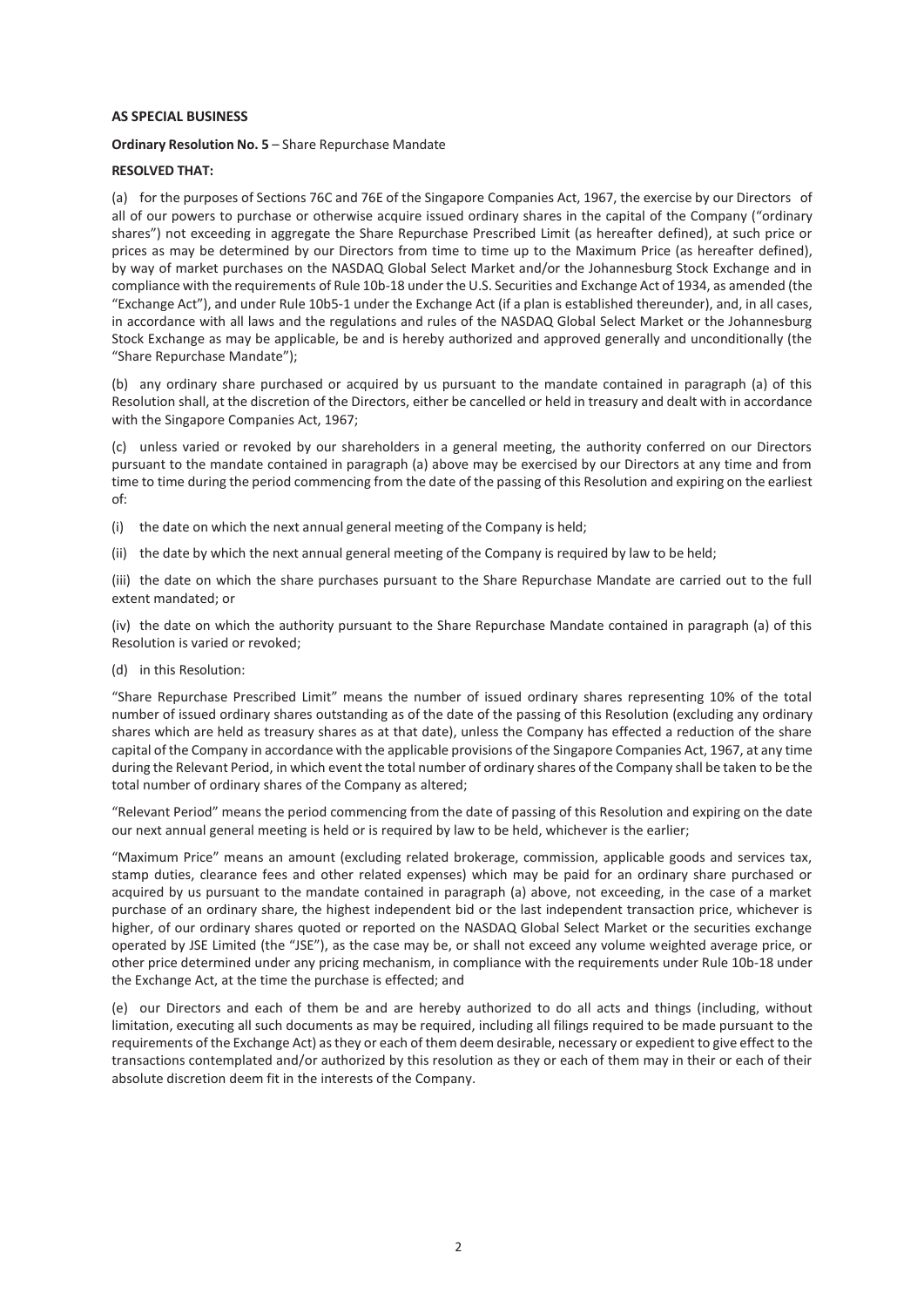**Resolution No. 6** – Authority to issue and allot shares

RESOLVED THAT pursuant to Section 161 of the Singapore Companies Act, 1967, but subject otherwise to the provisions of our Constitution,

- (a) authority be and is hereby given to our Directors:
- (i) to allot and issue ordinary shares of the Company ("shares") whether by way of rights, bonus or otherwise; and/or

(ii) to make or grant offers, agreements or options (collectively, "Instruments") that might or would require shares to be allotted and issued, whether after the expiration of this authority or otherwise (including but not limited to the creation and issuance of warrants, debentures or other instruments convertible into shares) at any time to and/or with such persons and upon such terms and conditions and for such purposes as our Directors may in their absolute discretion deem fit, and with such rights or restrictions as are permitted by our Constitution that Directors may think fit to impose; and

(b) notwithstanding that the authority conferred by part (a) of this Resolution may have ceased to be in force, authority be and is hereby given to our Directors to allot and issue shares in pursuance of any offer, agreement or option made or granted by our Directors while part (a) of this Resolution was in force, provided that:

(i) the aggregate number of shares (including shares to be issued in pursuance of the Instruments, made or granted pursuant to this resolution) to be issued pursuant to this Resolution shall not exceed the number of issued ordinary shares of up to 20% of the number of ordinary shares outstanding as at the date of this Resolution (excluding any ordinary shares which are held as treasury shares as at that date) (the "New Issue Prescribed Limit") to raise cash for repayment of existing debt agreements.

For the avoidance of doubt, the New Issue Prescribed Limit shall include ordinary shares to be issued assatisfaction of the consideration (whether in full or in part) or for cash to satisfy the above objective(s); and

- (ii) such authority shall continue in force until the earliest of
- the conclusion of the next annual general meeting of the Company,
- the date by which the next annual general meeting is required by law to be held, or
- the point at which the maximum number of shares permitted as per the New Issue Prescribed Limit has been reached.

#### **NOTES REGARDING THE PROPOSED RESOLUTIONS**

Per our Constitution, Ordinary Resolutions No. 1 through No. 4, inclusive, are routine business to be transacted at the AGM.

(i) Ordinary Resolution No. 1 covers the Singapore Statutory Financial Statements which were prepared in conformity with the provisions of the Singapore Companies Act, 1967 (the "Singapore Companies Act") and will be made available to our shareholders on our website at <http://www.karooooo.com/Content/FinancialResults> on and from Wednesday, June 22, 2022, being not less than fourteen days before the date of the AGM, as required under Singapore law.

(ii) Ordinary Resolution No. 2 covers the Director who is required to retire at the annual general meeting of the Company pursuant to Regulations 88 and 89 of the Constitution, which makes provision for directors to be classified and at each annual general meeting directors are required to retire from office by virtue of the classification but, pursuant to Regulation 89 of the Constitution, shall be eligible for re-election at the annual general meeting. Set forth below is a brief biography of Mrs White, who will be standing for re-election as Director at the AGM.

(iii) Ordinary Resolution No. 3 will allow the Company to pay Director's Feesto Non-executive Directors (on a monthly basis in arrears) for services rendered by Non-executive Directors for the financial year ending February 28, 2023.

(vi) Ordinary Resolution No. 4 deals with the appointment of the independent auditors, Ernst & Young LLP as our statutory Auditor for the financial year ending February 28, 2023. KPMG LLP, who has served as our statutory Auditor for the two financial years ended February 28, 2021 and 2022 respectively, has decided not to stand for re-election at this AGM. The Audit and Risk Committee has approved and recommended to our Board the appointment of Ernst & Young LLP as our statutory Auditor for the financial year ending February 28, 2023 and to perform other appropriate services. As a result, our Board has approved, subject to shareholders' approval, the appointment of Ernst & Young LLP and, pursuant to Section 205(16) of the Singapore Companies Act, requests shareholders to empower the Directors to fix the auditors' remuneration in their absolute discretion.

Per our Constitution, Ordinary Resolutions No. 5 and No. 6 are special business to be transacted at the annual general meeting.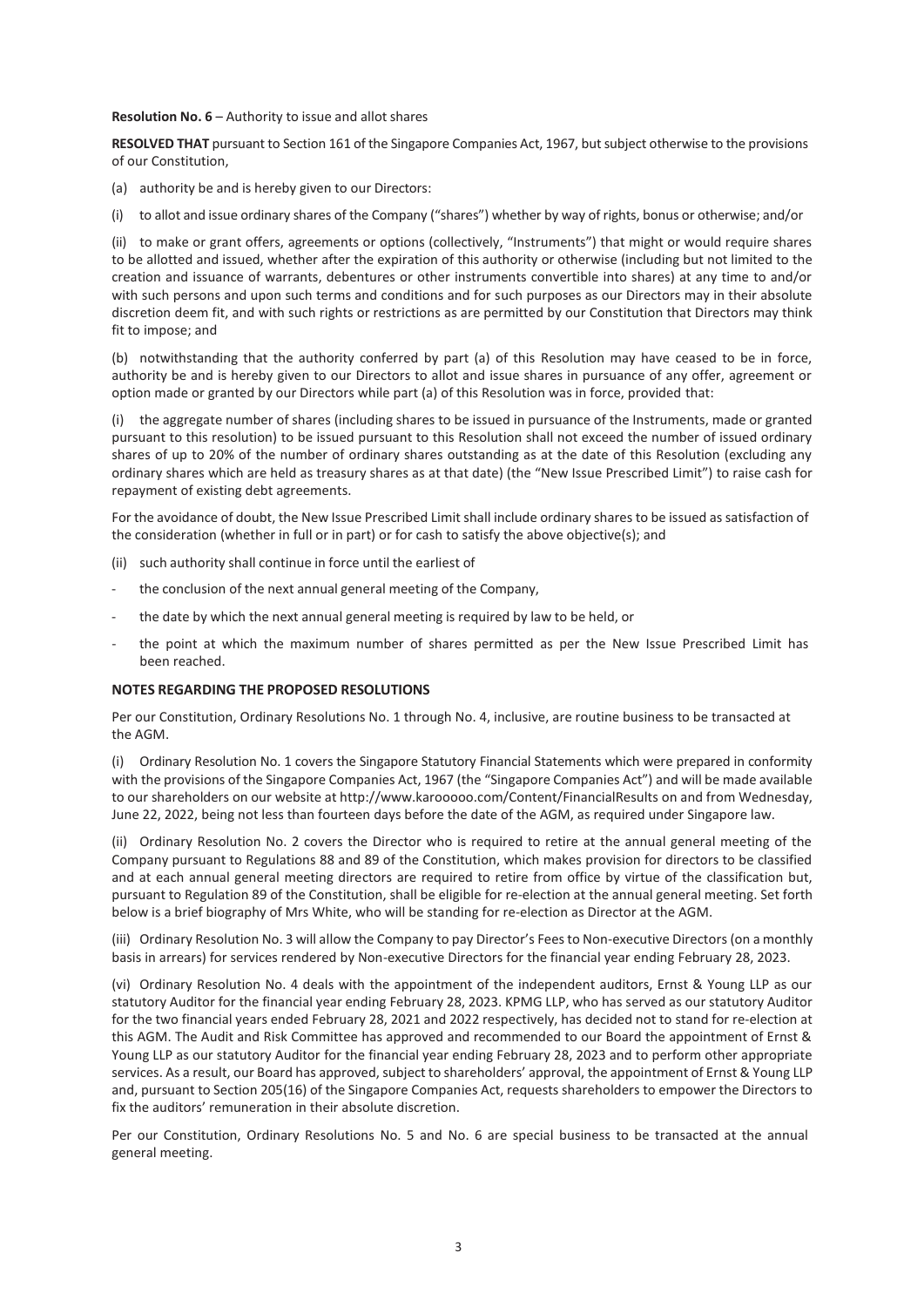(v) Ordinary Resolution No. 5 isrequired to allow the Company to purchase or otherwise acquire its issued shares, on the terms and conditions set out in the Resolution.

Given the Company's historical performance, healthy balance sheet and the Board's focus to drive shareholder value, the Directors want to be in a position to buy back its shares should the market be conducive to doing so.

If approved by shareholders, the authority conferred by the Share Repurchase Mandate will, unless varied or revoked by shareholders at a general meeting, continue in force until the earliest of the date of the next annual general meeting of the Company, the date by which the next annual general meeting of the Company is required by law to be held or the date on which the share purchases are carried out to the full extent mandated. Notwithstanding that the shareholders may approve the Share Repurchase Mandate at the forthcoming AGM, the prior approval of shareholders by way of an ordinary resolution will be required for each subsequent annual renewal of the Share Repurchase Mandate. It is expected that authority for share repurchases will be sought in the future on an annual basis at the annual general meetings of the Company. Whilst the Singapore Companies Act allows a maximum of 20% of the ordinary sharesin issue at the time of the passing of a resolution of the shareholders of the Company in respect of a share purchase mandate (excluding any ordinary shares which are held as treasury shares as at that date) to be purchased, the Directors of the Company currently propose that the authority is provided to purchase up to 10%. The Company intends to use internal resources or external borrowings or a combination of both to finance the purchase or acquisition of its shares.

Purchases or acquisitions of ordinary shares may be made by way of market purchases on the NASDAQ Global Select Market and/or the JSE through the ready market through one or more duly licensed brokers or dealers appointed by the Company for the purpose in compliance with the requirements of Rule 10b-18 under the Exchange Act, and under Rule 10b5-1 under the Exchange Act (if a plan is established thereunder).

An ordinary share purchased or acquired by the Company is deemed cancelled immediately on purchase or acquisition (and all rights and privileges attached to such ordinary share will expire on such cancellation) unless such ordinary share is held by the Company as a treasury share. At the time of each tranche of purchase of ordinary shares by the Company, the Directors will decide whether the ordinary shares purchased will be cancelled or kept astreasury shares, or partly cancelled and partly kept as treasury shares, depending on the needs of the Company and as the Directors deem fit in the interest of the Company at that time.

(vi) Ordinary Resolution 6 is to authorize our Directors to issue ordinary shares and make or grant offers, agreements or optionsthat might or would require the issuance of ordinary shares. If thisresolution is approved, the authorisation would be effective from the date of the AGM until the earliest of (i) the conclusion of the 2023 AGM, (ii) the expiration of the period within which the 2023 AGM isrequired by law to be held, or (iii) the point at which the maximum number of shares permitted as per the New Issue Prescribed Limit has been reached. The 2023 AGM is required to be held no later than six months after the date of our 2023 financial year end.

#### **FINANCIAL INFORMATION RELATING TO THE SHARE REPURCHASE MANDATE**

The source of funds to be used for the purchase of ordinary shares is existing cash and funding sources and/or new debt facilities that the Company may enter into in the future. Only funds legally available for purchasing ordinary shares in accordance with the Company's constitution and the applicable laws of Singapore will be used for the purchase of ordinary shares.

The Singapore Companies Act permits the purchase or acquisition of ordinary shares out of capital and/or profits so long as the Company is solvent. Such a payment shall include any expenses (including brokerage or commission) incurred directly in the purchase or acquisition of ordinary shares. For this purpose, a company is solvent if (a) there is no ground on which the company could be found to be unable to pay its debts; (b) if it is not intended to commence winding up of the company, the company will be able to pay its debts as they fall due during the period of 12 months immediately after the date of the payment; and (c) the value of the company's assets is not less than the value of its liabilities(including contingent liabilities) and will not after the proposed purchase or acquisition, become lessthan the value of its liabilities (including contingent liabilities).

The amount of financing required and the financial effects on the Company and the group (including the Company's subsidiaries) arising from purchases or acquisitions of ordinary shares which may be made pursuant to the Share Repurchase Mandate will depend on, inter alia, the aggregate number of ordinary shares purchased or acquired, the price paid for such ordinary shares, whether the purchase or acquisition was made out of profits and/or capital and whether the ordinary shares purchased or acquired are held in treasury or cancelled.

#### **TAKE-OVER IMPLICATIONS**

If, as a result of any purchase or acquisition by the Company of its shares, a shareholder's proportionate interest in the voting capital of the Company increases, such increase will be treated as an acquisition for the purposes of Rule 14 of the Singapore Code on Take-overs and Mergers (the "Singapore Code"). If such increase results in a change of effective control, or, as a result of such increase, a shareholder or group of shareholders acting in concert obtains or consolidates effective control of the Company, such shareholder or group of shareholders acting in concert could become obliged to make a take-over offer for the Company under Rule 14.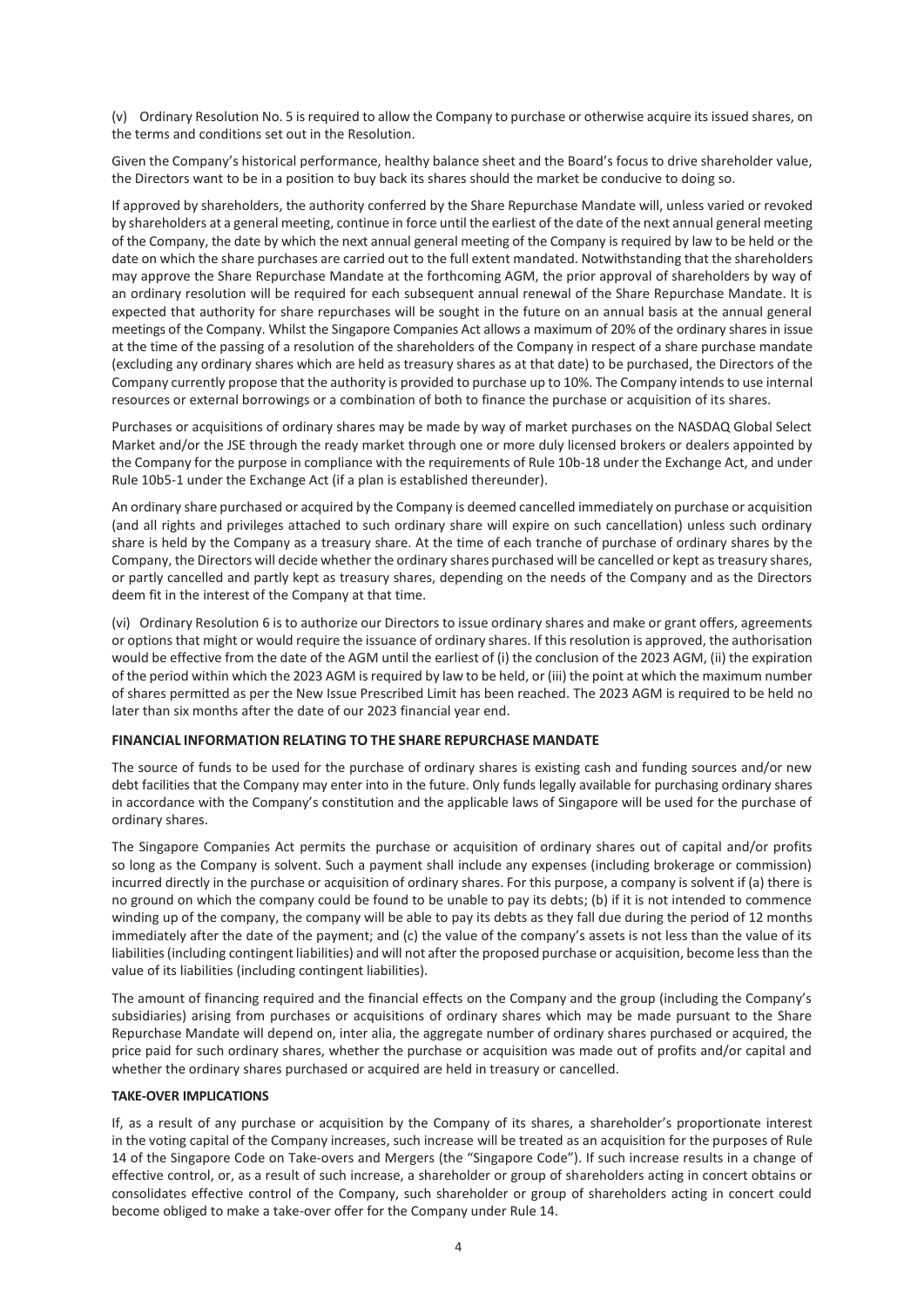The circumstances under which shareholders of the Company (including Directors of the Company) and persons acting in concert with them respectively will incur an obligation to make a take-over offer under Rule 14 after a purchase or acquisition of shares by the Company are set out in Appendix 2 of the Singapore Code. In general terms, the effect of Rule 14 and Appendix 2 is that, unless exempted, Directors of the Company and persons acting in concert with them will incur an obligation to make a take-over offer for the Company under Rule 14 if, as a result of the Company purchasing or acquiring its shares, the voting rights of such Directors and their concert parties would increase to 30% or more, or if the voting rights of such Directors and their concert parties fall between 30% and 50% of the Company's voting rights, the voting rights of such Directors and their concert parties would increase by more than 1% in any period of 6 months.

The Directors of the Company are not aware of any fact(s) or factor(s) which suggest or imply that any particular person(s) and/or shareholder(s) are, or may be regarded as, parties acting in concert such that their respective interests in voting sharesin the capital of the Company should or ought to be consolidated, and consequences under the Singapore Code would ensue, as a result of a purchase of shares by the Company pursuant to the Share Repurchase Mandate.

The statements in this Notice do not purport to be a comprehensive or exhaustive description of all implications that may arise under the Singapore Code. Shareholders are advised to consult their professional advisers, the Securities Industry Council or other relevant authorities at the earliest opportunity as to whether an obligation to make a take-over offer would arise by reason of any purchase or acquisition of shares by the Company.

#### **DEFINITIONS**

For purposes of this Notice (including the Form of Proxy and Voting Instruction) the following definitions are used.

**Beneficial Shareholders**: are persons or entities holding their interests in the Company's shares as, or through, a participant in the Depository Trust Company, or DTC, in book entry form at a broker, dealer, securities depository or other intermediary and who are reflected in the books of such intermediary; also commonly referred to in the United States as "street name holders".

**Shareholder of Record**: a person or entity whose name is reflected in the Company's register of members, and who is not necessarily a Beneficial Shareholder.

**JSE Shareholders**: are Beneficial Shareholders whose interests are reflected on the South African administrative depository register. In general terms, this reflects the shareholders who trade on the JSE.

**Nasdaq Shareholders**: are Beneficial Shareholders, other than JSE Shareholders.

#### **DIRECTOR BIOGRAPHIES**

#### **Tzin Min Andrew Leong:**

Andrew Leong has been a member of our board of directors since February 2021 and is currently the co- founder and the Chief Executive Officer of Videre Security Solutions, a software company established in 2016, providing data analytics and cyber security to Singapore. Mr. Leong started his career in Singapore's Intelligence Agency in 1998 and was head of the cybersecurity division from 1999 until 2005. From 2005 until 2015, Mr. Leong was the Managing Director of Chameleon Associates Pte. Ltd., a company specializing in risk mitigation utilizing predictive profiling. Mr. Leong holds a Bachelor of Applied Sciences in computer engineering from the Nanyang Technology University, Singapore. We believe that Mr. Leong is well qualified to serve as a member of our board of directors given his extensive experience in artificial intelligence and data analytics.

#### **Kim White:**

Kim White was appointed to our board on June 25, 2021. Mrs. White served as a member of the board of directors of Cartrack Holding Holdings Limited since 2014. Mrs White also served as Chairman of the Audit and Risk Committee and member of the Remuneration Committee for Cartrack during this time. Mrs. White started her career at RSM South Africa and then founded KCE Consulting, an audit and advisory firm in 2001. Mrs. White currently holds the position of managing director at this firm. Mrs White holds a Bachelor of accounting science degree, an Honours degree in Accounting Science, a post-graduate certificate in Advanced taxation, a post-graduate certificate in international taxation and a certified financial planner diploma. Mrs. White is a registered Chartered Accountant (South Africa). We believe Mrs. White is well qualified to serve as a member of our board of directors given her extensive knowledge, leadership, and experience serving on the board of Cartrack.

#### **Siew Koon Lim**

Siew Koon Lim was appointed to our board in July 2021 and is currently Karooooo's Lead Independent Director and the Chair of the Audit and Risk Committee. Mrs. Lim holds a Bachelor of Accountancy degree from the National University of Singapore and is a Chartered Accountant and fellow member of the Institute of Singapore Chartered Accountants. Mrs. Lim has 37 years of experience in providing audit and business advisory services to local companies as well as major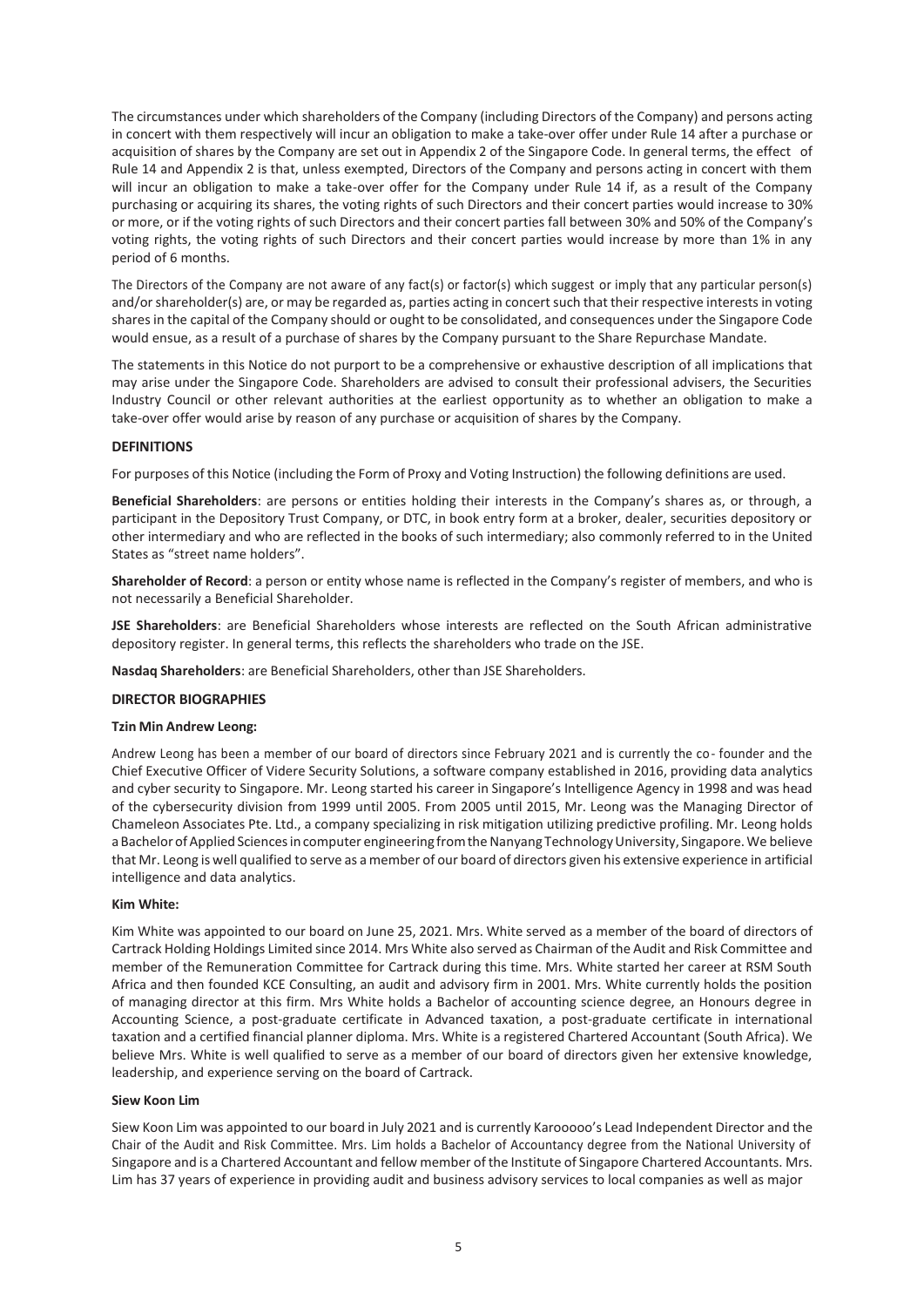public listed companies in a wide range of industries, including banks. She has led initial public offerings of companies in the retail and lifestyle, manufacturing, construction and property development industries. Mrs. Lim joined Ernst & Young LLP (then known as Ernst & Whinney) in April 1982 and was a partner of the firm from July 1998 to June 2019, acting as Chief Financial Officer for a period of 3 years with the responsibility for the firm's financial and management accounts. Mrs. Lim is also an independent director of Nanofilm Technologies International Limited, which is listed on the Mainboard of the SGX, serving as the Lead Independent Director and Chairperson of the Audit Committee and member of the Risk Committee and Nominating Committee. Mrs. Lim is also an independent director of Maribank (Singapore) Pte Ltd, one of the four digital banks in Singapore. At Maribank, she is the Lead Independent Director and Chairperson of the Audit Committee. She also sits on the Risk Committee and Remuneration and Nominating Committee. In addition to Mrs. Lim's global financial expertise and deep understanding of regulatory and technical compliance in a listed environment, we believe her extensive local knowledge and experience qualifies her to serve as a member of the Board.

#### **MEETING TO BE HELD BY ELECTRONIC MEANS**

The AGM will be held by electronic means pursuant to the constitution of the Company.

A shareholder will not be able to physically attend the AGM and may vote only by appointing the Chairman of the meeting as his/her/its proxy to vote on his/her/its behalf at the AGM. A shareholder may observe and/or listen to the AGM proceedings via live audio-visual webcast or live audio-only stream, and may submit questions in advance of the AGM, asfurther discussed below. A shareholder can cast his/her/its votes only by electronic submission ofthe required voting instruction or via post, as further discussed below.

### **GENERAL MATTERS RELATING TO THE MEETING**

#### Quorum

The quorum required to transact business at the AGM is is for at least two persons to be present. Shares represented at the meeting for which an abstention from voting has been recorded are counted towards the quorum.

#### Basis of voting

Votes shall be taken on a poll with one vote for each share. In respect of both the routine business and the special business, in order for a resolution to be passed more than 50% of the eligible votes cast on the resolution must be in favour of the resolution. Whilst shares for which an abstention from abstention from voting has been recorded are counted toward the quorum of the meeting, the calculation of the percentage of votes cast in favour of the resolution disregards abstained votes. A person entitled to more than one vote need not use all his votes or cast all the votes he uses in the same way.

Identification of shareholders and their representatives

Before any person may participate in the AGM, the Chairman of the AGM must be reasonably satisfied that the right of the person to participate at the AGM has been reasonably verified.

RECORD DATE FOR DETERMINING BENEFICIAL SHAREHOLDERS' ELIGIBILITY TO VOTE

Only those Beneficial Shareholders recorded in the records of the relevant securities depository on Friday, June 9, 2022 are eligible to vote.

#### HOW TO CAST YOUR VOTE

An eligible Beneficial Shareholder may only cast his/her/its vote by completing a "Form of Proxy and Voting Instruction" (as attached) in accordance with the instructions it contains. The duly completed form must be submitted by JSE Shareholders, by Sunday, July 3, 2022 at 12:00 South Africa Standard Time, to your broker, dealer, securities depository or other intermediary and by Nasdaq Shareholders, by July 3, 2022 at 06:00 United States Eastern Daylight Time, to Vote Processing, c/o Broadridge, 51 Mercedes Way, Edgewood, NY 11717. Refer to the "Form of Proxy and Voting Instruction" for further instructions.

An eligible Shareholder of Record may only cast his/her/its vote by completing a "Form of Proxy and Voting Instruction" and emailing it back to Proxy Services, c/o Computershare Investor Services, PO Box 505008, Louisville KY 40233-9814.

If you wish to revoke a form of proxy and voting instruction, a Beneficial Shareholder must send an email to notify this to the relevant broker, dealer, securities depository or other intermediary and a Shareholder of Record must send an email to notify this to Proxy Services, c/o Computershare Investor Services, P O Box 505008, Louisville KY 40233-9814 in each case, by July 3, 2022.

#### **SHAREHOLDER PARTICIPATION IN THE AGM**

A live audio-visual webcast and a live audio-only stream will allow shareholders to view and/or listen to the AGM proceedings. Shareholders will not be able to ask questions during the course of the AGM but can submit their questions in advance. Pre-registration, which includes a verification process, is required in such cases, as further discussed below.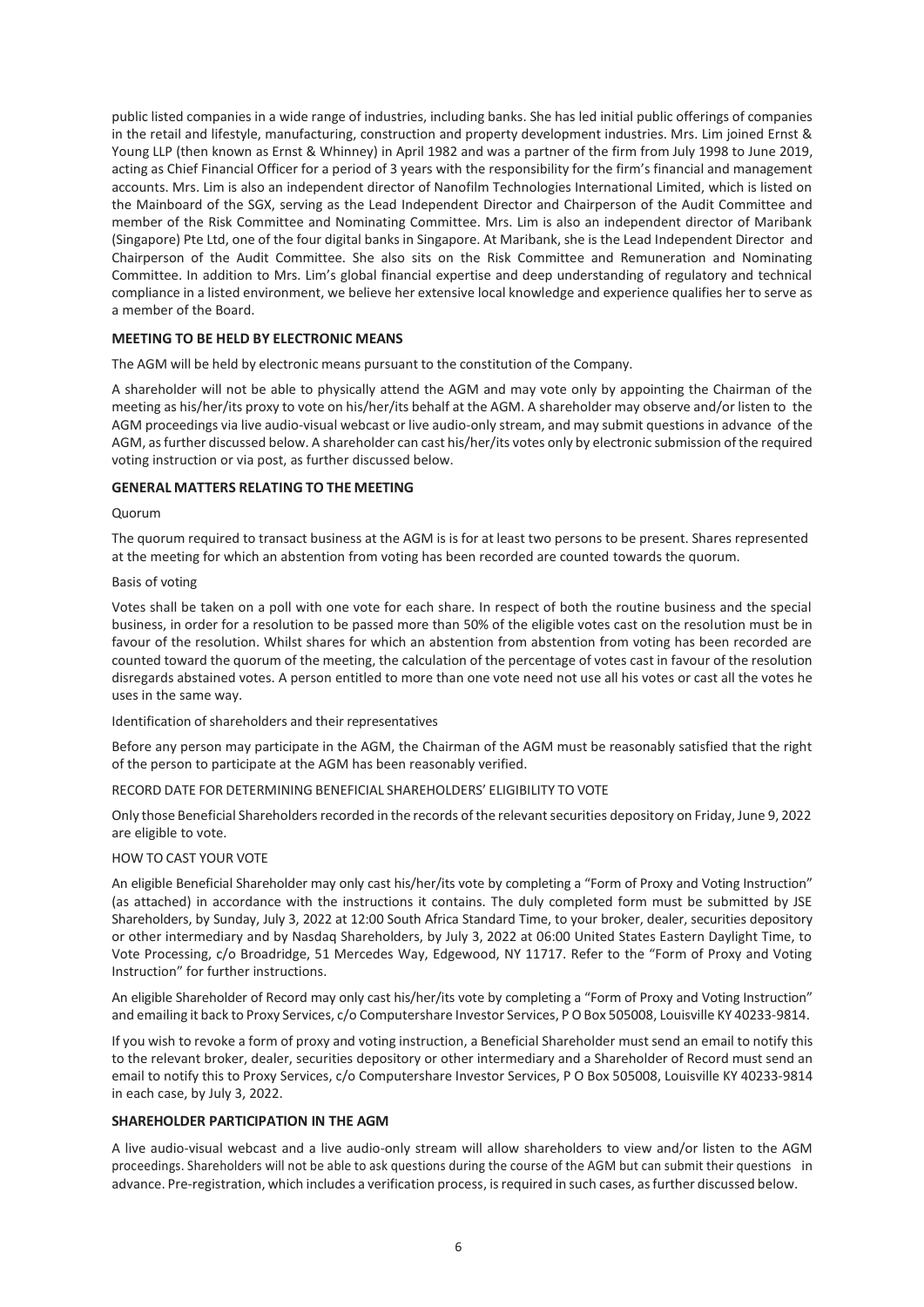HOW TO SUBMIT QUESTIONS TO BE RAISED AT THE AGM, WATCH THE LIVE AUDIO-VISUAL WEBCAST OR LISTEN TO THE AUDIO-ONLY LIVE STREAM OF THE AGM PROCEEDINGS

In order to be able to submit questions to be raised at the AGM, watch the live audio-visual webcast or listen to the audio-only live stream of the AGM proceedings, a shareholder (whether a Beneficial Shareholder or a Shareholder of Record) isrequired to pre-register with the Company. You can pre-register at our website <http://www.karooooo.com/> AGMRegistration2022.

At the time of pre-registering, Shareholders will be required to make certain elections and provide certain information, including (a) indicating participation at the AGM either by "Audio-visual" or "Audio-only"; (b) your name; (c) your email address; (d) your telephone or mobile number; (e) the number of shares held; (f) whether you are a South African Shareholder or an International Shareholder or a Shareholder of Record (refer to the definitions above); and (g) name of brokerage firm.

In addition, as part of the pre-registration and authentication process, Beneficial Shareholders are required to ensure that a legal proxy or letter of representation is submitted to the Company. You should contact your broker, dealer, securities depository or other intermediary through which your shares are held to request the necessary legal proxy or letter of representation. It is not necessary that you, as the Beneficial Shareholder, be the person that submits questionsto be raised at the AGM, watches the live audio-visual webcast or listens to the audio-only live stream of the AGM proceedings. You are able to nominate another person to perform such actions on your behalf and you should make this known to your broker, dealer, securities depository or other intermediary when requesting your legal proxy or letter of representation. Your broker, dealer, securities depository or other intermediary will advise you of the documentation they require in order to provide a legal proxy or letter of representation.

The legal proxy or letter of representation is required to be uploaded via the website<http://www.karooooo.com/> AGMRegistration2022 or emailed t[o AGM2022@karooooo.com.](mailto:AGM2022@karooooo.com)

Simultaneously with the submission of the pre-registration information and supporting documentation, Shareholders are able to submit questions to be raised at the AGM through the website <http://www.karooooo.com/> AGMRegistration2022. In addition, Shareholders of Record are able to submit their questions to the Company by email at [AGM2022@karooooo.com](mailto:AGM2022@karooooo.com) or by post to AGM2022, 2 Aljunied Avenue 1, #06-11, Framework Building 2, Singapore, 389977.

#### Authentication process

Once the pre-registration and relevant supporting documentation has been provided to the Company, the Company will authenticate the pre-registration particulars. Authenticated shareholders will receive a confirmation email by which contains details to participate in the live webcast (for those who opted for audio-visual at pre-registration) or a local dial-in number and conference code to access the audio only stream (for those who opted for audio-only only).

If we are unable to verify your shareholder status, we will notify you via email that you will not be able to access the AGM proceedings.

#### Questions related to pre-registration

For any questions related to the pre-registration for the AGM, please email to [AGM2022@karooooo.com](mailto:AGM2022@karooooo.com)

#### **CUT-OFF TIMES**

Submission of votes on a "Form of Proxy and Voting Instruction"

For submission of your "Form of Proxy and Voting Instruction" – Sunday, July 3, 2022 at 06:00 United States Eastern Daylight Time/12:00 South Africa Standard Time, as appropriate.

#### Pre-registration by Shareholder

For submission to the Company of the pre-registration and supporting documentation, including the legal proxy or letter of representation – July 3, 2022 at 06:00 United States Eastern Daylight Time and 12:00 South Africa Standard Time. You should be aware that it will take some time for your broker, dealer, securities depository or other intermediary to process your request for a legal proxy or letter of representation and you will need to make the necessary arrangements allowing sufficient time for this.

#### Submission of questions to the Company

For submission, whether by email or by post, to the Company of questions to be raised at the AGM – July 3, 2022 at 06:00 United States Eastern Daylight Time and 12:00 South Africa Standard Time.

#### Confirmation from Company

For receipt from the Company of a confirmation e-mail with details of how to connect to the audio/video streams -July 3, 2022 at 06:00 United States Eastern Daylight Time and 12:00 South Africa Standard Time.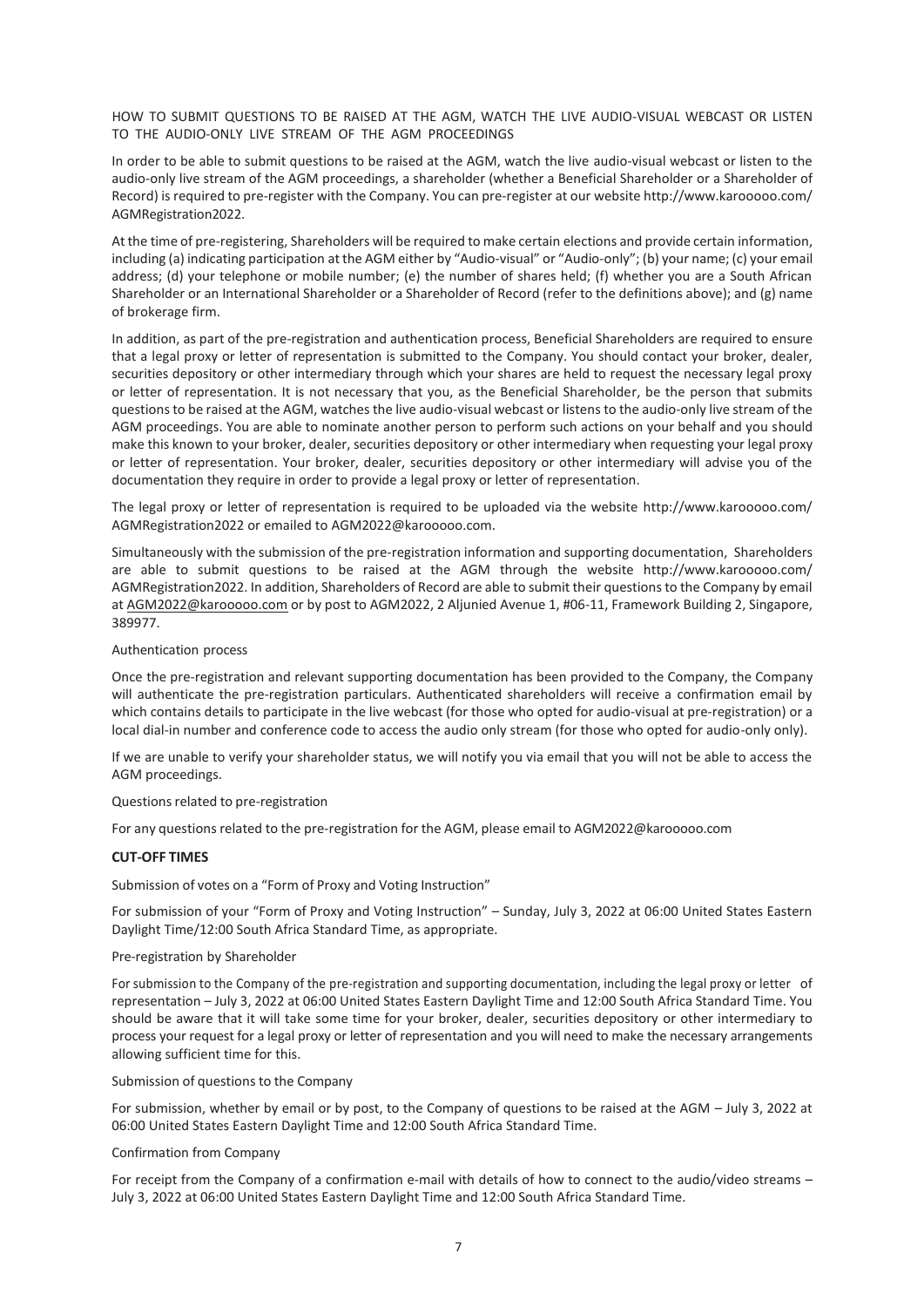#### **INFORMATION FOR BROKERS, DEALERS, OTHER INTERMEDIARIES, AND SECURITIES DEPOSITORIES**

The cut-off time for acceptance of the completed "Form of Proxy and Voting Instruction" and the appointment of legal proxies and the issue of letters of representation isJuly 3, 2022 at 06:00 United States Eastern Daylight Time and 12:00 South Africa Standard Time. If the "Form of Proxy and Voting Instruction" does not indicate how the votes are to be dealt with, the votes of the relevant shares are to be regarded as having been abstained.

#### **PERSONAL DATA**

By participating in the AGM (through pre-registration, attendance or the submission of any questions to be raised at the AGM) and/or any adjournment thereof, submitting an instrument appointing a proxy and/or any adjournment thereof or submitting any details of the shareholder's representative(s) in connection with the AGM, a shareholder of the Company (whether a Beneficial Shareholder or a Shareholder of Record) (i) consents to the collection, use and disclosure of the shareholder's personal data by the Company (or its agents) for the purpose of the processing and administration by the Company (or its agents) of proxies and representatives appointed for the AGM (including any adjournment thereof) and the preparation and compilation of the attendance lists, minutes and other documents relating to the AGM (including any adjournment thereof), and in order for the Company (or its agents) to comply with any applicable laws, listing rules, regulations and/or guidelines (collectively, the "Purposes"), (ii) warrants that where the shareholder discloses the personal data of the shareholder's representative(s) to the Company (or its agents), the shareholder has obtained the prior consent of representative(s) for the collection, use and disclosure by the Company (or its agents) of the personal data of such representative(s) for the Purposes, and (iii) agrees that the shareholder will indemnify the Company in respect of any penalties, liabilities, claims, demands, losses and damages as a result of the shareholder's breach of warranty.

#### **FORWARD-LOOKING STATEMENTS**

This notice contains forward-looking statements concerning future events. These forward-looking statements, including, among others, the proposed sources of funds for the share purchase and the illustrative impact of the Share Repurchase Mandate, are necessarily estimates and involve a number of risks and uncertainties that could cause actual results to differ materially from those suggested by the forward-looking statements. As a consequence, these forwardlooking statements should be considered in light of various important factors. Words such as "may," "expects," "intends," "plans," "believes," "anticipates," "hopes," "estimates," and variations of such words and similar expressions are intended to identify forward-looking statements. These forward-looking statements are based on the information available to, and the expectations and assumptions deemed reasonable by the Company at the time these statements were made. Although the Company believes that the expectations reflected in such forward-looking statements are reasonable, no assurance can be given that such expectations will prove to have been correct. These statements involve known and unknown risks and are based upon a number of assumptions and estimates which are inherently subject to significant uncertainties and contingencies, many of which are beyond the Company's control. Actual results may differ materially from those expressed or implied by such forward looking statements.

Important factors that could cause actual results to differ materially from estimates or projections contained in the forward- looking statements include the factors set out in the Company's filings with the SEC. The Company undertakes no obligation to update publicly or release any revisions to these forward-looking statements to reflect events or circumstances after the date of this notice or to reflect the occurrence of unanticipated events.

#### **BY ORDER OF THE BOARD**

Karooooo Limited (Company Registration No. 201817157Z)

IJ (Zak) Calisto, Chief Executive Officer and Executive Director

June 14, 2022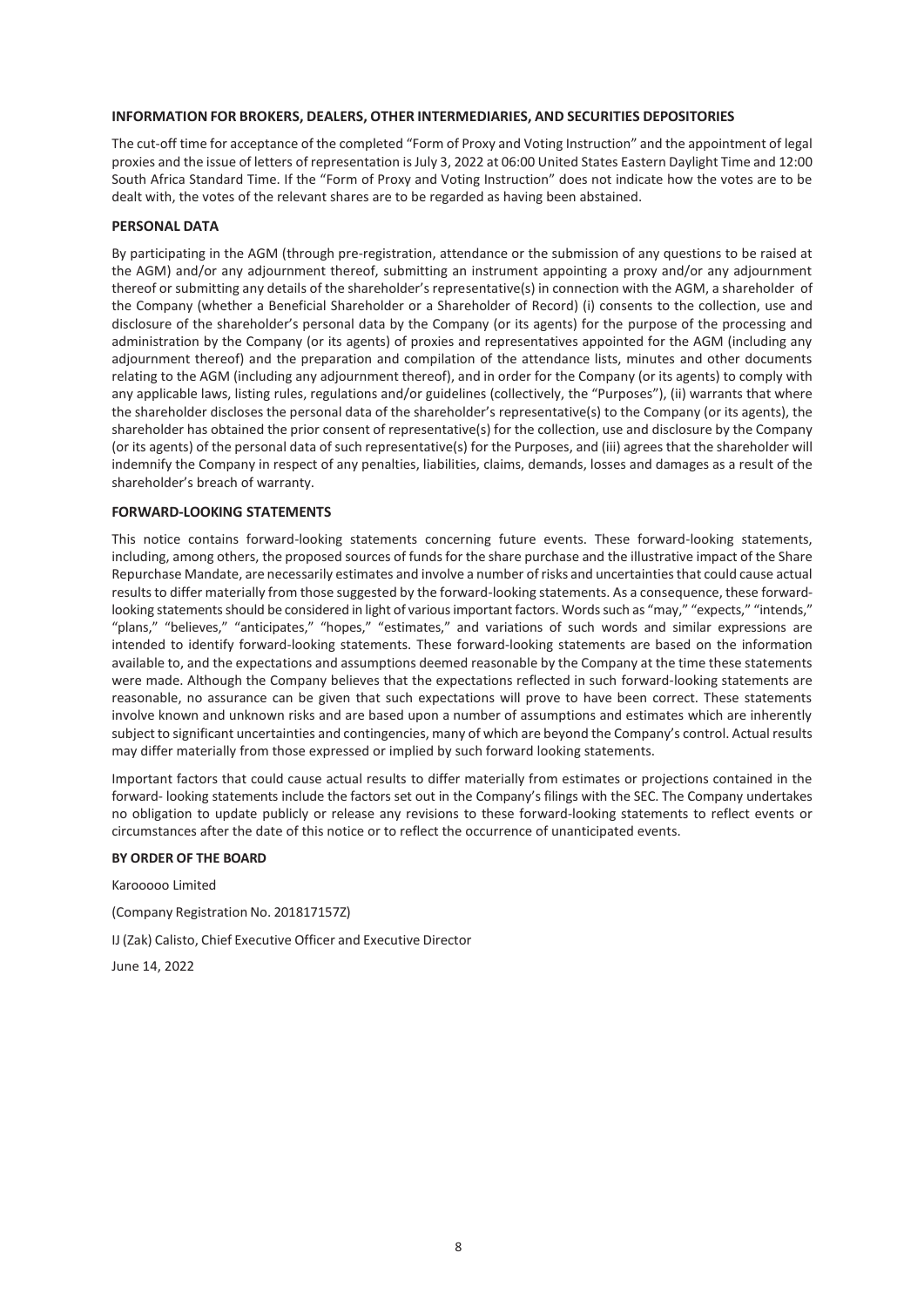## **CORPORATE INFORMATION**

### **Directors of the Compan**y

Isaias Jose "Zak" Calisto Morne Grundlingh Siew Koon LIm Tzin Min Andrew Leong Kim White

### **Registered Office of the Company**

1 Harbourfront Avenue Keppel Bay Tower #14-07 Singapore 098632

## **South African Transfer Secretaries**

Computershare Investor Services Proprietary Limited (Registration Number: 2004/003647/07) Rosebank Towers 15 Biermann Avenue Rosebank, 2196 (Private Bag X9000, Saxonwold, 2132)

#### **Company Secretary of the Company**

Boardroom Corporate & Advisory Services Pte Ltd 1 Harbourfront Avenue Keppel Bay Tower #14-07 Singapore 098632

#### **Auditors**

KPMG LLP Singapore #22-00, Hong Leong Building, 16 Raffles Quay, Singapore 048581

### **JSE Sponsor**

Merrill Lynch South Africa Proprietary Limited t/a BofA Securities (Registration Number: 1995/001805/07) 3rd Floor, The Place 1 Sandton Drive Sandton, 2196 (PO Box 651987, Benmore, 2010)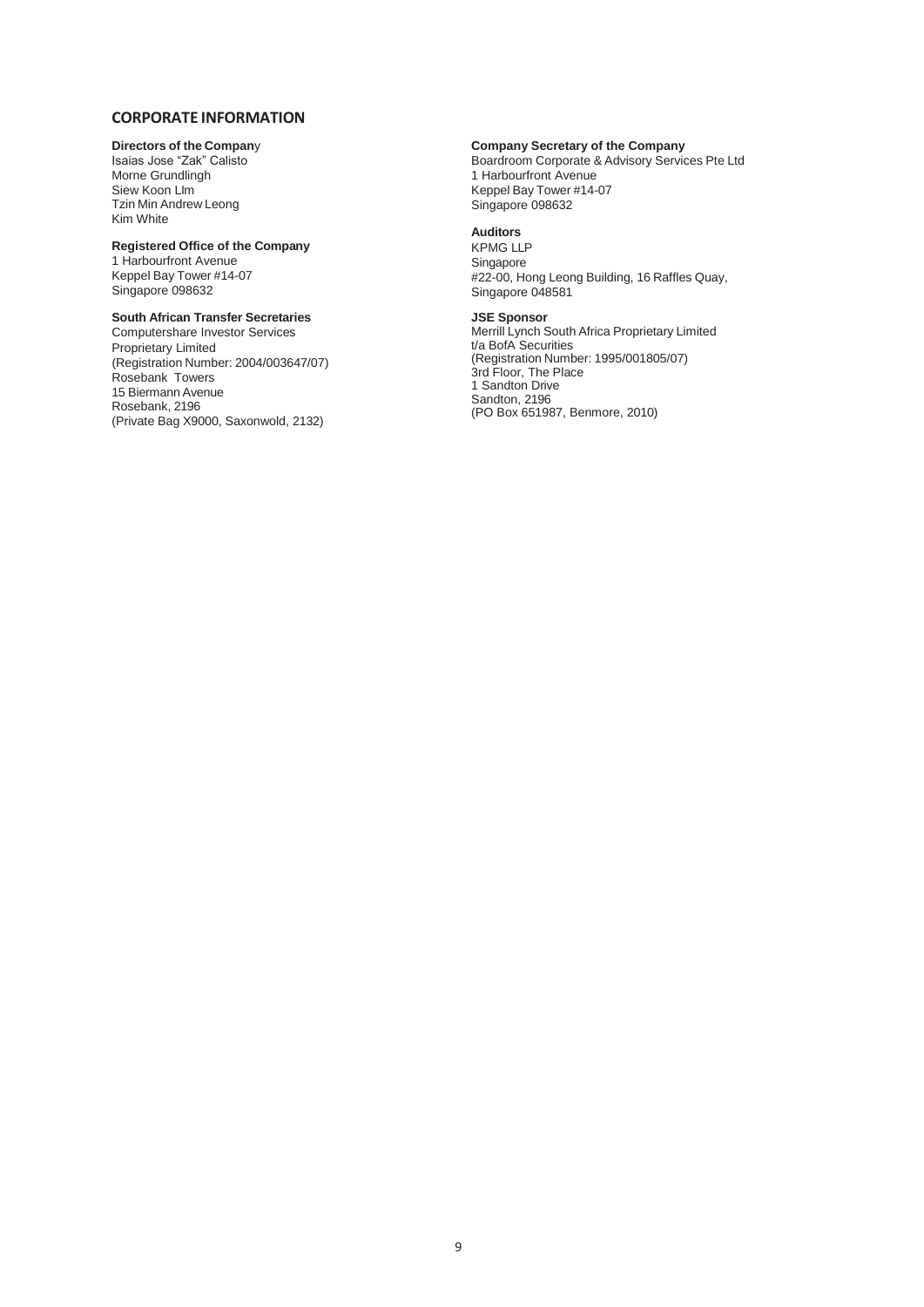

# **Karooooo Limited**

(Incorporated in Singapore)

### (Registration number: 201817157Z) NASDAQ Share code: KARO JSE Share code: KRO and ISIN: SGXZ19450089 ("**KAROOOOO**" or "**the Company**")

#### **FORM OF PROXYANDVOTING INSTRUCTION**

For use at the annual general meeting to be held at 18:00 Singapore Standard Time (12:00 South Africa Standard Time, 06:00 United States Eastern Daylight Time) by way of electronic means on Wednesday, July 6, 2022, and/or each adjournment thereof (the "AGM").

A shareholder will not be able to physically attend the AGM. Beneficial Shareholders and Shareholders of Record who wish to vote must appoint the Chairman of the AGM as their proxy to vote on their behalf at the AGM, and must complete and return this form of proxy and voting instruction in accordance with the instructions contained herein.

This form must be completed and delivered:

- 1 by Nasdaq Shareholders to Vote Processing, c/o BROADRIDGE at 51 Mercedes Way, Edgewood, NY 11717, by 06:00 United States Eastern Daylight Time on Sunday, July 3, 2022;
- 2 by JSE Shareholders to your broker, dealer, securities depository or other intermediary through which your interests are held, by 12:00 South Africa Standard Time on Sunday, July 3, 2022; and
- 3 by Shareholders of Record to Proxy Services, c/o Computershare Investor Services, P O Box 505008, Louisville KY 40233-9814 by 06:00 United States Eastern Daylight Time on Sunday, July 3, 2022.

By submitting this form, you accept and agree to the personal data privacy terms set out in the notice of AGM to which this form is attached.

If you do not indicate how your votes are to be dealt with you will be deemed to have abstained from voting.

Please refer to the notes and instructions overleaf regarding completion of this form.

Shareholder of Record / Beneficial Shareholder details

I/We (Please print full names) of (address)

| Identity number   |  |
|-------------------|--|
|                   |  |
| cell phone number |  |
| e-mail address    |  |

being the Shareholder(s) of Record / Beneficial Shareholder(s) of \_\_\_\_\_\_\_\_\_\_\_\_\_\_\_\_\_\_\_ [see note 1] ordinary shares in the Company wish to appoint the Chairman of the AGM to vote as my/our proxy in accordance with the following voting instruction.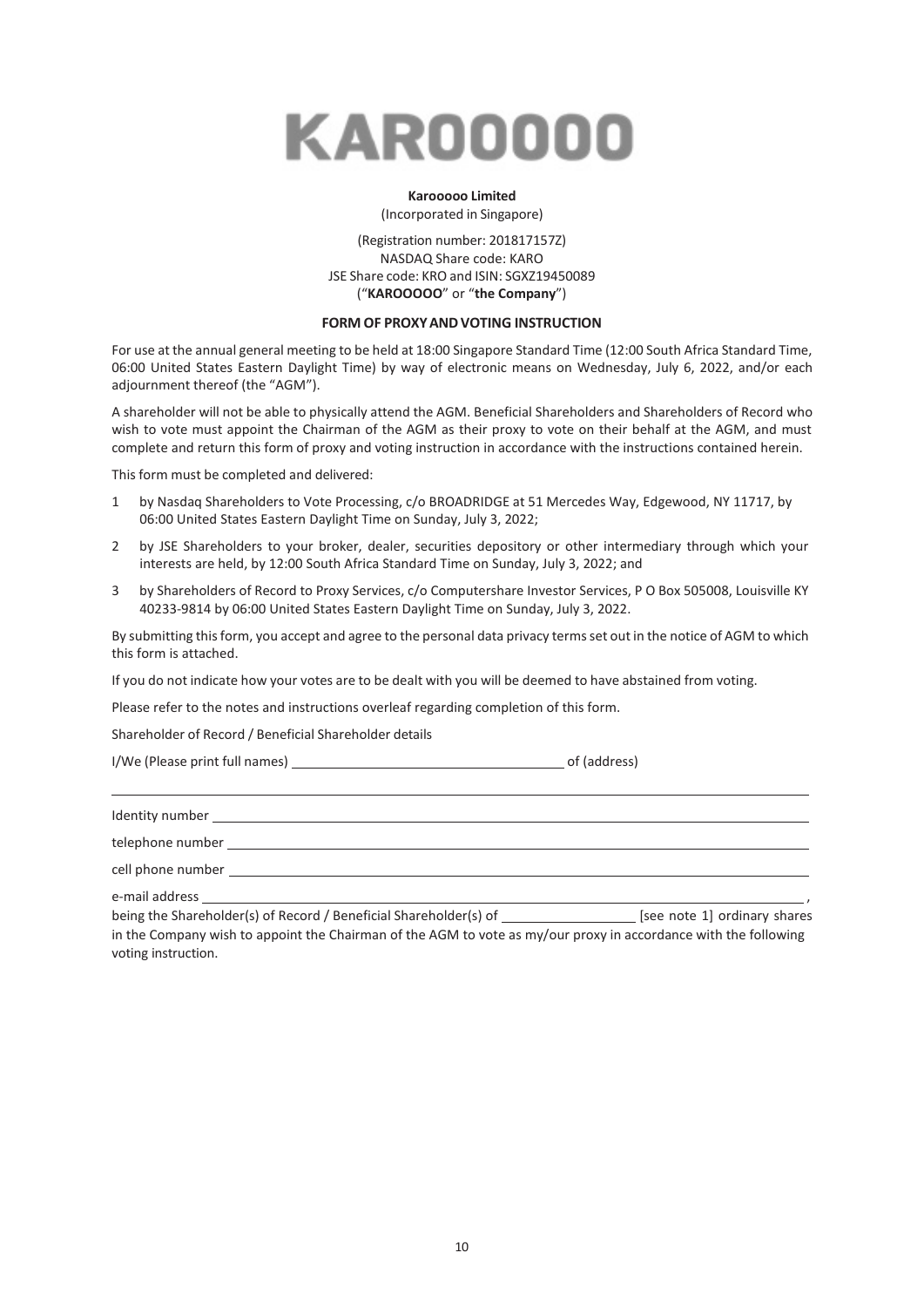Voting instruction: I/We wish to vote my/our shares as follows [see note 2]:

| No. | <b>ROUTINE BUSINESS</b>                                                                                                                                                                                                                                                                                                                                                                                                                                                                                                                                                                  | For <sup>2</sup> | Against <sup>2</sup> | Abstain <sup>2</sup> |
|-----|------------------------------------------------------------------------------------------------------------------------------------------------------------------------------------------------------------------------------------------------------------------------------------------------------------------------------------------------------------------------------------------------------------------------------------------------------------------------------------------------------------------------------------------------------------------------------------------|------------------|----------------------|----------------------|
| 1.  | To receive and adopt the Directors' Statement and Audited Financial<br>Statementsfor the financial year ended February 28, 2022 and the<br>Auditor's Report thereon.                                                                                                                                                                                                                                                                                                                                                                                                                     |                  |                      |                      |
| 2.5 | To re-appoint Mrs Kim White, who retires pursuant to<br>Regulation 88 and 89 of the Constitution, as a Director.                                                                                                                                                                                                                                                                                                                                                                                                                                                                         |                  |                      |                      |
| 3.  | To approve the remuneration of the Non-executive Directors<br>of the Company from time to time during the year ending<br>February 28, 2023 in accordance with the following annual<br>fee rates as may be relevant to each Non-executive Director:<br>(i) Chairman's / Lead Independent Director's fee of SGD61,353;<br>(ii) Director's fee of SGD40,902; (iii) Audit Committee Chairman's<br>fee of SGD30,600; (iv) Compensation Committee Chairman's fee<br>of SGD16,830; (v) Audit Committee member's fee of SGD20,400;<br>and (vi) Compensation Committee member's fee of SGD11,220. |                  |                      |                      |
| 4.  | To appoint Ernst & Young LLP as the Auditors of the Company<br>and to authorize the Directors to fix their remuneration.                                                                                                                                                                                                                                                                                                                                                                                                                                                                 |                  |                      |                      |
|     | <b>SPECIAL BUSINESS</b>                                                                                                                                                                                                                                                                                                                                                                                                                                                                                                                                                                  |                  |                      |                      |
| 5.  | Approval of the Share Repurchase Mandate.                                                                                                                                                                                                                                                                                                                                                                                                                                                                                                                                                |                  |                      |                      |
| 6.  | Authority to allot and issue new shares.                                                                                                                                                                                                                                                                                                                                                                                                                                                                                                                                                 |                  |                      |                      |

Signed at on 2022

Signature of Shareholder(s) or Common Seal [see notes 4 and 5] And, only in the case of a minor, assisted by [see note 6]

Name in full state of the state of the Signature Signature